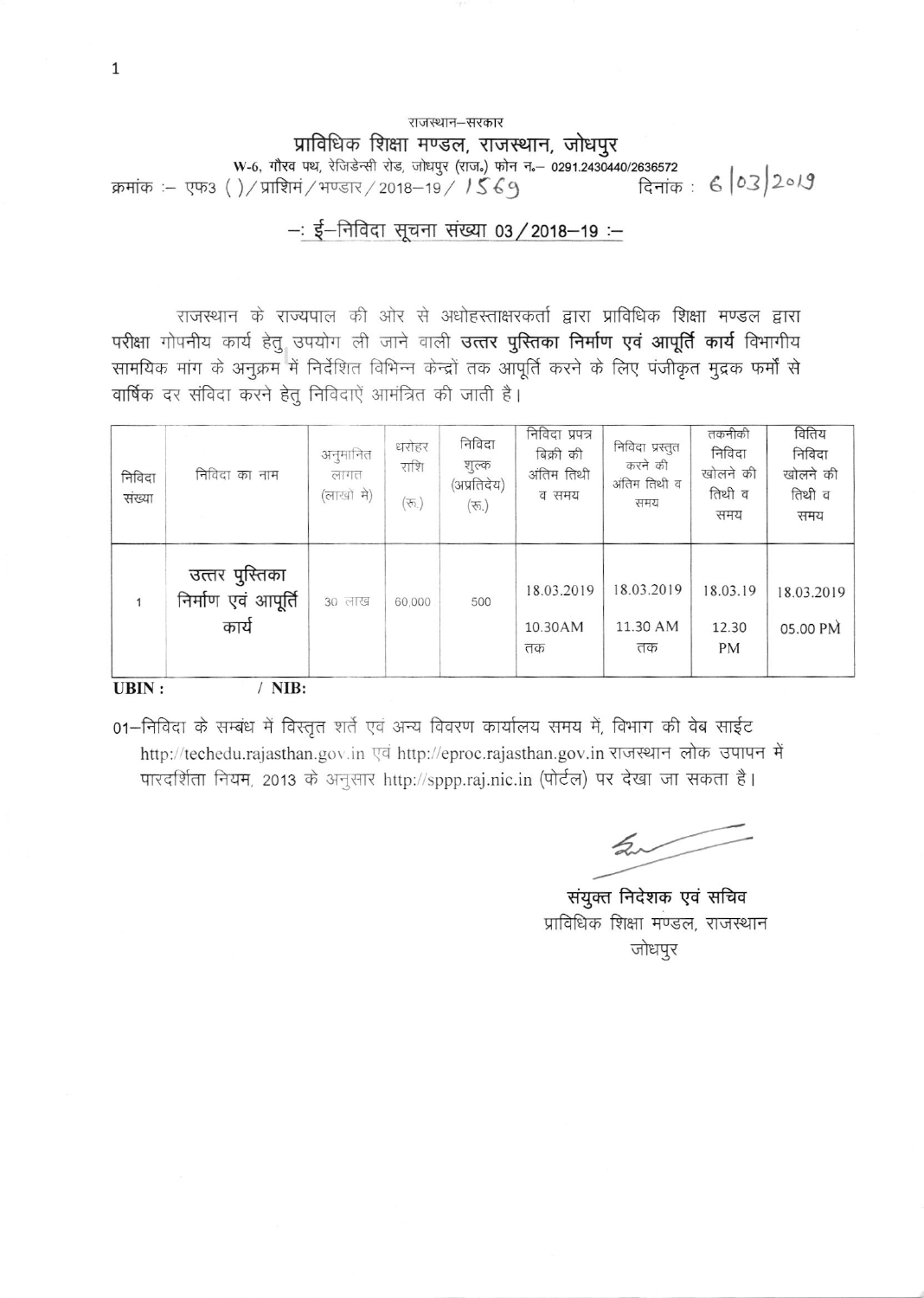राजस्थान सरकार

# प्राविधिक शिक्षा मण्डल, राजस्थान, जोधपुर

डब्लू-6,गौरव पथ (रेजीडेन्सी रोड़,) जोधपुर

परीक्षा उत्तरपुरितका निर्माण एवं आपूर्ति कार्य



| निविदा प्रपत्र विक्रय करने की अंतिम दिनांक व समय | 18 मार्च 2019, सूबह<br>10.30 बजे तक  |
|--------------------------------------------------|--------------------------------------|
| निविदा प्रस्तुत करने की अंतिम दिनांक व समय       | 11.30 बर्ज तक<br>18 मार्च 2019, सूबह |
| तकनीकी निविदा खोलने की दिनांक व समय              | 18 मार्च 2019, अपराहन 12.30 बजे      |
| वित्तीय निविदा खोलने की दिनांक व समय             | $5.00$ बर्ज<br>18 मार्च 2019, साय    |

मूल्य : 500/ – रूपये

 $\left\langle \right\rangle$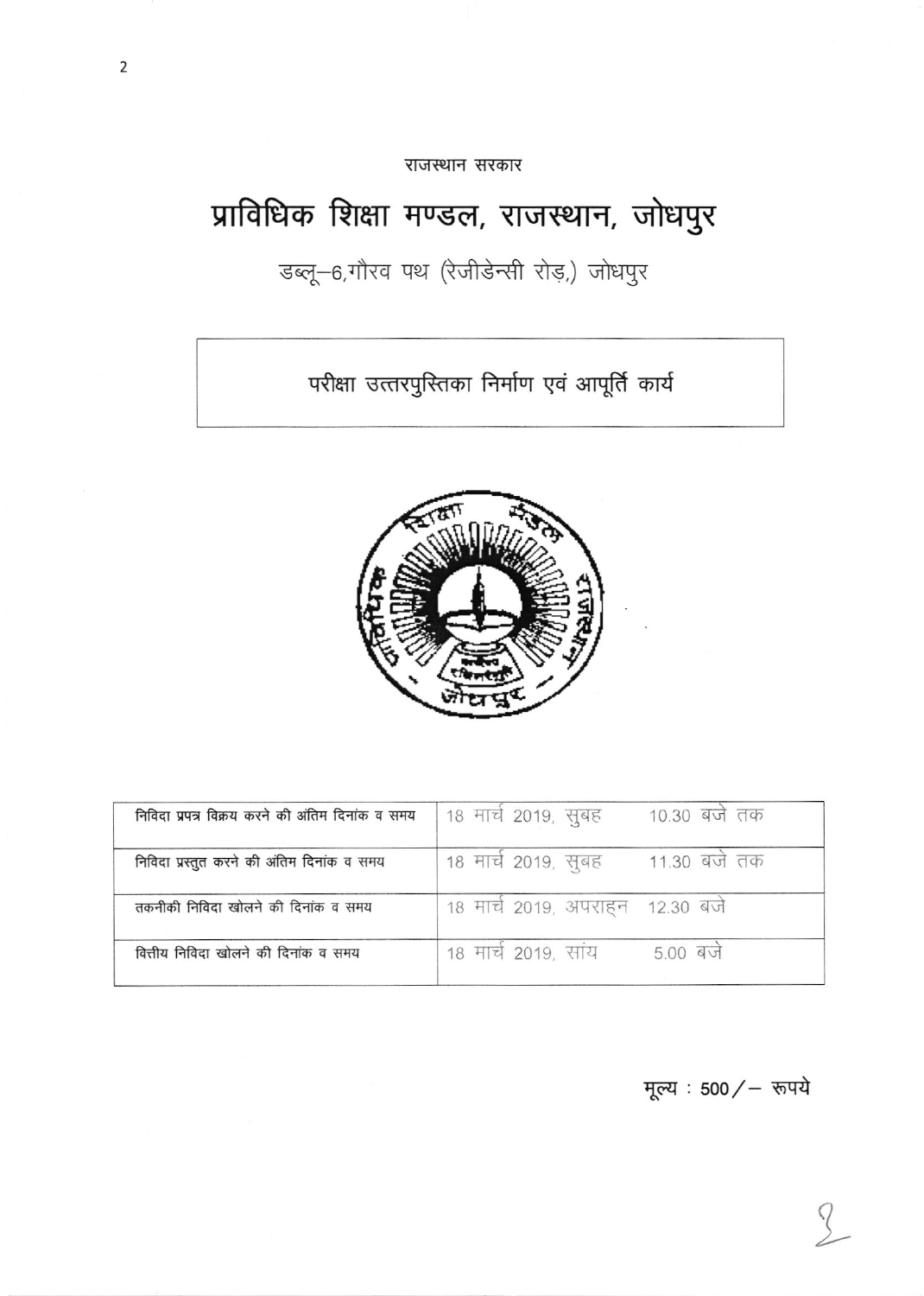## Government of Rajasthan

Board of Technical Education Rajasthan

W-6, Gaurav Path, Residency Road, Jodhpur

## Tender Document for Printing & Supply of Answer Books

Under Notice No. ..........

Due on 18.03.2019

Z.

| S. No.         | Particular                                | Page No. |
|----------------|-------------------------------------------|----------|
| $\mathbf{1}$   | <b>Summary of Document</b>                | 03       |
| $\overline{2}$ | <b>Check List</b>                         | $4 - 5$  |
| 3              | Directions for filling Tender             | $6 - 7$  |
| 4              | SR-14 & Special Conditions                | $8 - 12$ |
| 5              | Tender Form (SR-15)                       | 13       |
| 6              | Conditions of Tender and contract (SR-16) | 14-23    |
| 7              | Annexure ABCDEFG &<br>SR Form 17          | 24-36    |
| 8              | <b>Technical Bid</b><br>Annexure 'H'      | 37       |
| 9              | <b>Financial Bid</b><br>Annexure 'I'      | 38       |

# **Tender Documents**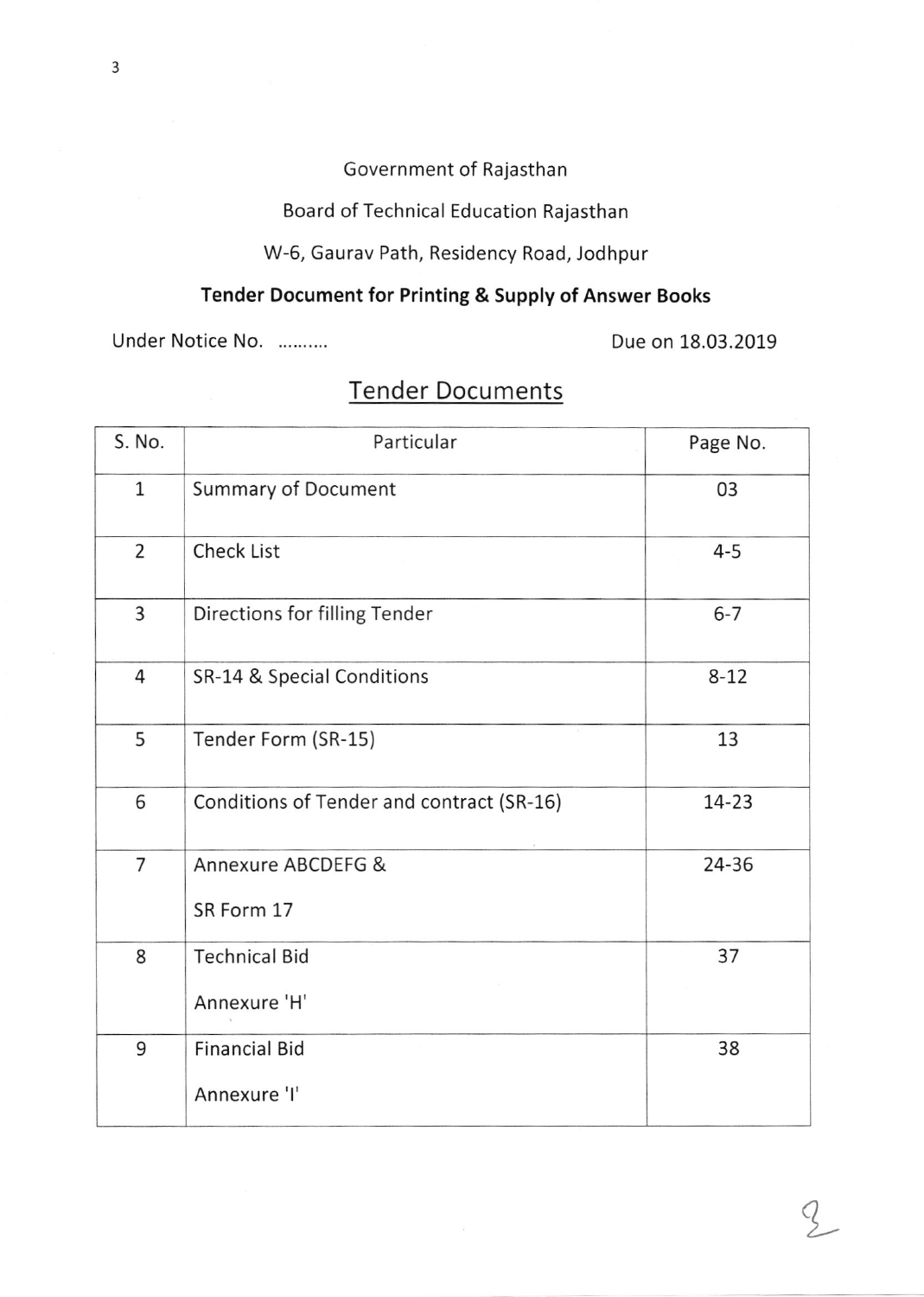## CHECK LIST

List of required Schedules/documents to be submitted online duly signed digitally by Authorized Signatory

|        |                                                                                             |                                      | Details of          |  |  |  |
|--------|---------------------------------------------------------------------------------------------|--------------------------------------|---------------------|--|--|--|
| S.     | Particulars as per                                                                          |                                      |                     |  |  |  |
| No.    | specification                                                                               | Description of required document     | documents to be     |  |  |  |
|        |                                                                                             |                                      | uploaded by bidder  |  |  |  |
|        |                                                                                             |                                      | along with relevant |  |  |  |
|        |                                                                                             |                                      | page Nos.           |  |  |  |
|        | (i) COVER - I : Details of Tender Fee/Bid Security/Tender Processing Fee and Sample (.pdf)) |                                      |                     |  |  |  |
| 01     | Cost of Tender Document                                                                     | Proof of depositing cost of tender   |                     |  |  |  |
|        |                                                                                             | specification documents (DD/         |                     |  |  |  |
|        |                                                                                             | Banker's Cheque).                    |                     |  |  |  |
| 02     | Details of Bid security/                                                                    | Proof of depositing Bid Security     |                     |  |  |  |
|        |                                                                                             | (DD/Banker's Cheque                  |                     |  |  |  |
|        | Registration                                                                                |                                      |                     |  |  |  |
|        |                                                                                             |                                      |                     |  |  |  |
| 03     | Tender processing fee                                                                       | Proof of depositing DD/Banker's      |                     |  |  |  |
|        |                                                                                             | Cheque towards e-tender processing   |                     |  |  |  |
|        |                                                                                             | fee.                                 |                     |  |  |  |
| 04     | Authorization of Digital Signature (if                                                      | Power of Attorney for authorized     |                     |  |  |  |
|        | applicable)                                                                                 | signatory to sign the tender         |                     |  |  |  |
|        |                                                                                             | document digitally                   |                     |  |  |  |
|        |                                                                                             |                                      |                     |  |  |  |
| 05     | <b>Tender Document</b>                                                                      |                                      |                     |  |  |  |
| 06     | <b>Technical Bid</b>                                                                        | Detail Technical Bid in Annexure "H" |                     |  |  |  |
|        |                                                                                             |                                      |                     |  |  |  |
|        |                                                                                             |                                      |                     |  |  |  |
| 07     | <b>Registration Certificate</b>                                                             | Yes/No                               |                     |  |  |  |
| $07-A$ | Variation in Specification                                                                  | As per Department Tender             |                     |  |  |  |
|        |                                                                                             | Specification Item No.               |                     |  |  |  |
| 08     | <b>GST Certificate</b>                                                                      | Yes/No                               |                     |  |  |  |
| 09     | Copy of PAN Card                                                                            |                                      |                     |  |  |  |
|        |                                                                                             |                                      |                     |  |  |  |
| 10     | Copy of EM II and as per clause                                                             |                                      |                     |  |  |  |
|        | 29.3(For micro & SSI unit)                                                                  |                                      |                     |  |  |  |
| 11     | Manufacturer                                                                                |                                      |                     |  |  |  |
| 12     | Leaflet                                                                                     |                                      |                     |  |  |  |
|        |                                                                                             |                                      |                     |  |  |  |